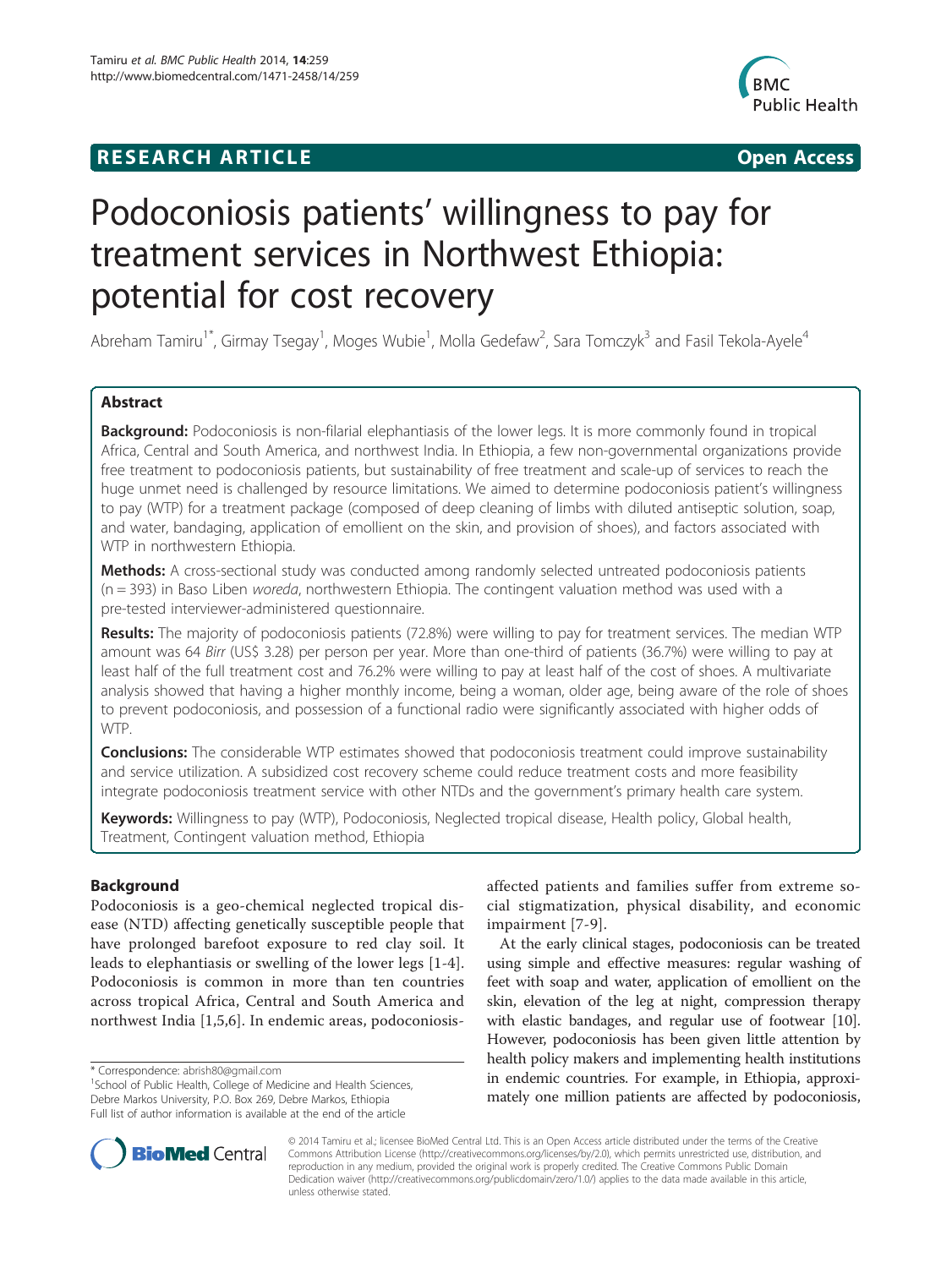but only four percent have access to treatment services. These treatment services are provided by nongovernmental non-profit organizations [\[11\]](#page-7-0). In northern Ethiopia, most of the prevention and treatment services are provided nearly free of charge by the International Orthodox Christian Charities (IOCC) Podoconiosis Treatment and Prevention Project at six treatment clinics [[12](#page-7-0)]. During the past three years, the demand for the treatment has increased and surpassed IOCC's resources. As a consequence, a large number of podoconiosis patients are on a waiting list. In western and southern Ethiopia, other donor-driven podoconiosis treatment programs have also faced financial challenges that have limited the sustainable provision of treatment and scale-up of services to meet the unmet needs [\[11\]](#page-7-0).

Treatment cost-recovery options may add to the sustainability of treatment services and allow the integration of podoconiosis treatment in the primary health care system of government health facilities. In the present study, we determined the willingness to pay (WTP) of podoconiosis patients in northern Ethiopia to understand whether cost-recovery can be proposed as an option for sustainable treatment and control of podoconiosis.

# **Methods**

# Study area

The study was conducted in Baso Liben woreda (a government administrative region in Ethiopia, equivalent to a district), one of the 20 woredas in East Gojam Zone, northwestern Ethiopia. Its main town has an elevation of 2,211 meters above sea level. Baso Liben woreda's projected population size in the year 2013 was estimated to be 152,598 people, of which 95% live in rural areas and depend on subsistence farming for a living [\[13](#page-7-0)].

# Study design and sampling

This was a cross-sectional institution-based study. The source of the study participants was podoconiosis patients in Baso Liben *woreda* on the waiting list of IOCC's Podoconiosis Treatment and Prevention Project  $(n = 3,800)$ . Using sample size calculation for a single population proportion and assuming a 95% CI  $(z = 1.96)$ for the margin of error to be no wider than 5%, and a maximum single proportion (50%), the minimum sample size becomes 384 individuals. We added 9 individuals on top of this for contingency. Adult podoconiosis patients were selected from the waiting list using the simple random sampling technique. First, the names of individuals on the waiting list at the IOCC Baso Liben treatment site were written on pieces of papers. Next, the pieces of papers were folded and mixed, and 393 study participants were randomly chosen to be included in the study.

# Data collection tool and procedures

Data were collected using a structured questionnaire that had two parts. Part one included questions that assessed the demographic, clinical, shoe wearing, and socio-economic characteristics of the study participants. Part two assessed the study participants' WTP for podoconiosis treatment services. To assess WTP, the contingent valuation method (CVM) was used. CVM is a questionnaire-based method used to elicit the monetary value a person is willing to pay for a health care service [[14](#page-7-0)]. First, a detailed explanation was given to all participants about the components of the treatment services provided by IOCC's Podoconiosis Treatment and Prevention Project, frequency of visits and schedules, types of health workers involved, and infrastructure of health facilities available for the treatment services. The treatment components include deep cleaning of limbs with diluted antiseptic solution, soap, and water, bandaging, application of emollient on the skin, and provision of shoes. Next, the respondents were asked a 'yes' or 'no' question about whether or not they would agree to pay for these treatment services. If the response was 'no', the respondents were asked the reason. If the response was 'yes', the respondents were asked an open-ended contingent valuation question about the maximum amount that they would be willing to pay for the treatment services per person per year. Following this openended question, every study participant was asked a series of binary (i.e. dichotomous choice) format questions based on the 'bidding game' method [\[14](#page-7-0)]. In the 'bidding game' method, respondents are asked whether or not they would be willing to pay a given amount and they are then asked follow-up questions about higher or lower amounts [[14](#page-7-0)]. In this study, the series of questions was: (a) Are you willing to pay the full IOCC cost of treatment for podoconiosis (330 Birr or US\$ 16.92 per person per year)? (if no, go to b); (b) Are you willing to pay  $3/4^{\text{th}}$  of the full cost (248 *Birr* or US\$ 12.72 per person per year)? (if no, go to c); (c) Are you willing to pay half of the full cost (165 Birr or US\$ 8.46 per person per year)? Shoes are the main component of podoconiosis treatment and prevention. Therefore, affected individuals were asked similar questions about WTP for shoes given other services are provided for free starting with the IOCC cost of shoe production for one person (250 Birr or US\$ 12.82). Eight nurses administered the questionnaires, and two public health officers supervised the data collection. Data collectors and supervisors were trained by the lead author of this paper (AT) for three days. Topics covered during the training included objectives of the study, interviewing techniques, and practical exercises. Pilot testing of the questionnaire was done before in a neighboring village the actual data collection. Data were collected from May to June 2013.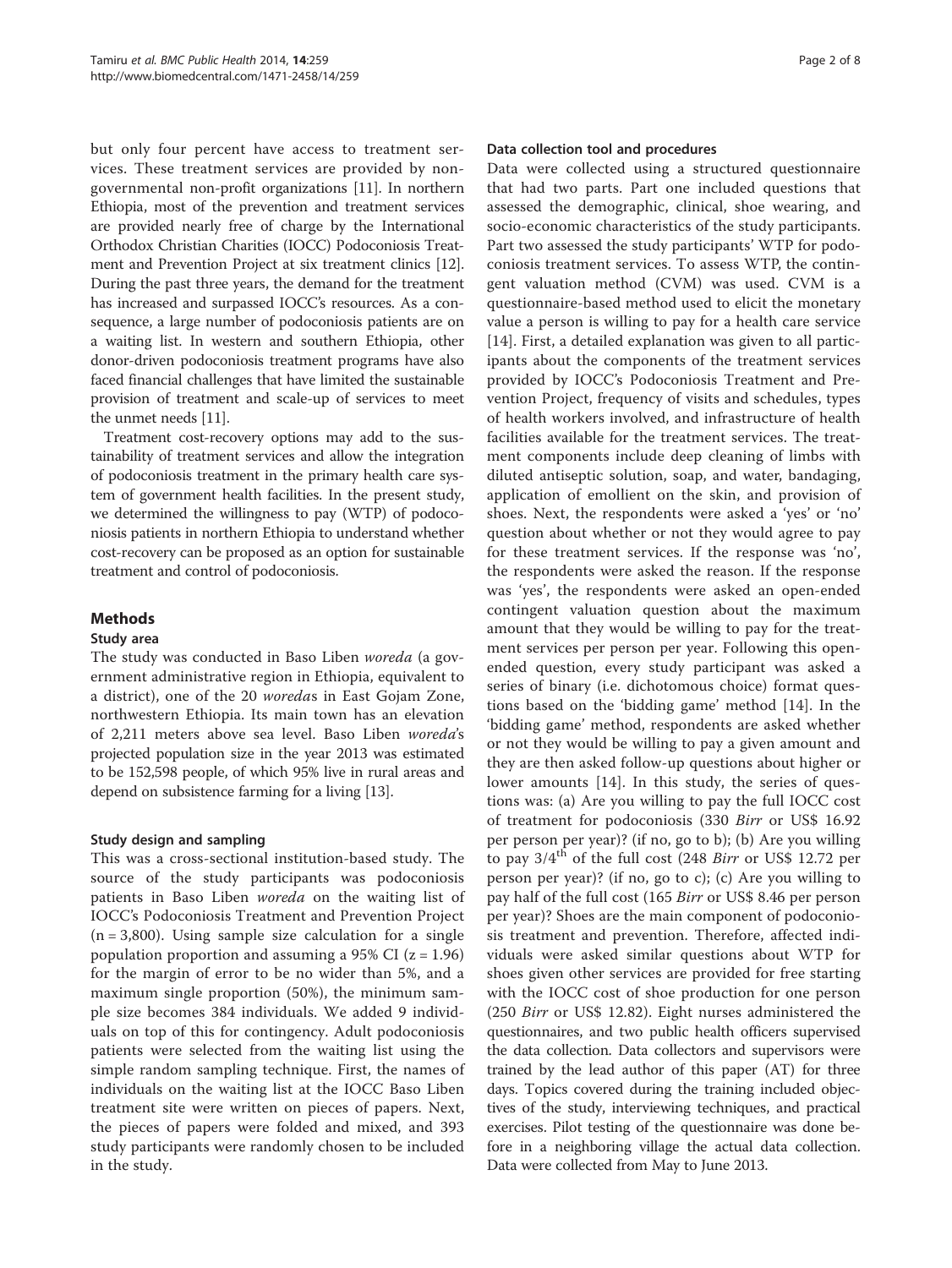### Data analysis

The raw data were entered and cleaned in EPI INFO statistics program version 6.04, and analyzed using the Statistical Package Social Sciences (SPSS) statistics program version 16.0. Descriptive statistics was done using summary statistics such as frequencies, average estimates (i.e., mean or median), and summary figures. ANOVA, univariate, and backward stepwise multivariate logistic regression analyses were performed to model factors associated with participants' willingness to pay. The level of significance was set to be 0.05.

# Ethical considerations

Ethical approval for the study was obtained from Debre Markos University in northern Ethiopia. Support letters were obtained from the regional and zonal health administrations. Informed consent was obtained from all study participants.

# Results

# Socio-demographic and clinical characteristics of the study participants

A total of 393 podoconiosis patients participated in the study (100% response rate). The mean age of the study participants was 40.5 years (standard deviation [s.d.] = 13.5), 40.7% of the study participants were women, 69.5% were married, 86.5% were farmers, and 82.7% could not read and write. The mean family size per household was 5.2 individuals (s.d.  $= 2.6$ ), and the majority (64.1%) of the study participants perceived their household's socioeconomic status to be lower than the village average. Based on a clinical staging system for podoconiosis [\[15](#page-7-0)], 267 (67.9%) participants had early clinical disease (i.e. stage I or II), and 126 (32.1%) had advanced clinical disease (i.e., stage III, IV, or V). A total of 78 (19.8%) study participants said that they had at least one podoconiosis-affected family member. Half of the study participants (55% of women and 45.5% of men) were barefoot during the interview, and 135 study participants (34.4%; 38.1% of women and 31.8% of men) said that they had never worn shoes (Table 1).

# Perceptions of the study participants about podoconiosis

The majority (65.7%) of the study participants believed that podoconiosis is caused by evil spirits or did not know the cause of podoconiosis. Only 34 (8.6%) study participants mentioned that red clay soil has a causal association with the development of podoconiosis; the remaining 91.4% had misconception about the cause of podoconiosis. A total of 332 (84.5%) study participants said that podoconiosis is preventable. Of these, most perceived that podoconiosis can be prevented by avoiding marriage with members of podoconiosis-affected families (48.8%) or physical contact with podoconiosis

# Table 1 Characteristics of the study participants (n = 393)

| <b>Characteristics</b>                                  |                       | Number (%)         |
|---------------------------------------------------------|-----------------------|--------------------|
| Sex                                                     | Male                  | 233 (59.3)         |
|                                                         | Female                | 160 (40.7)         |
| Age in years<br>(mean, SD)                              |                       | 40.5 $(SD = 13.5)$ |
| Occupation                                              | Farmer                | 340 (86.5)         |
|                                                         | Housewife             | 17(4.3)            |
|                                                         | Private business      | 22(5.6)            |
|                                                         | Other                 | 14(3.6)            |
| Fducation                                               | Can read and write    | 68 (17.3)          |
|                                                         | Cannot read and write | 325 (82.7)         |
| Marital status                                          | Married               | 273 (69.5)         |
|                                                         | Divorced              | 53 (13.5)          |
|                                                         | Widowed               | 34(8.7)            |
|                                                         | Single                | 33 (8.4)           |
| Monthly household                                       | 100-180               | 85 (23.3)          |
| income in $Birr^*$ (n = 365),<br>median (range)         | 181-300               | 92 (25.2)          |
|                                                         | 301-500               | 104 (28.5)         |
|                                                         | 501-2500              | 84 (23.0)          |
|                                                         | 300 (50-2502)         |                    |
| Patients' comparison                                    | Below average         | 252 (64.1)         |
| of their household<br>socio-economic status             | Average               | 129 (32.8)         |
| with others in the<br>same village                      | Above average         | 12(3.1)            |
| Clinical stage                                          | Stage I               | 28(7.1)            |
|                                                         | Stage II              | 239 (60.8)         |
|                                                         | Stage III             | 121 (30.8)         |
|                                                         | Stage IV              | 4(1.0)             |
|                                                         | Stage V               | 1(0.3)             |
| Have other<br>podoconiosis-affected<br>family member(s) | Yes                   | 78 (19.8)          |

\*Birr is the unit of currency in Ethiopia.

affected individuals (38%). A total of 94 (28.3%) and 92 (27.7%) study participants mentioned that podoconiosis can be prevented by wearing shoes and washing feet with soap and water, respectively (Table [2\)](#page-3-0).

#### Willingness to pay for podoconiosis treatment services

A total of 286 (72.8%) study participants were willing to pay for podoconiosis treatment services. The study participants who chose not to pay  $(n = 107; 27.2%)$  said that they could not afford to pay (93.4%) or had low confidence in the effectiveness of the treatment (6.6%). The mean household monthly income of study participants who were not willing to pay was lower than that of participants who were willing to pay (212.2 *Birr* vs. 455.65 Birr;  $t = -10.39$ ,  $p < 0.0001$ ). Through the open-ended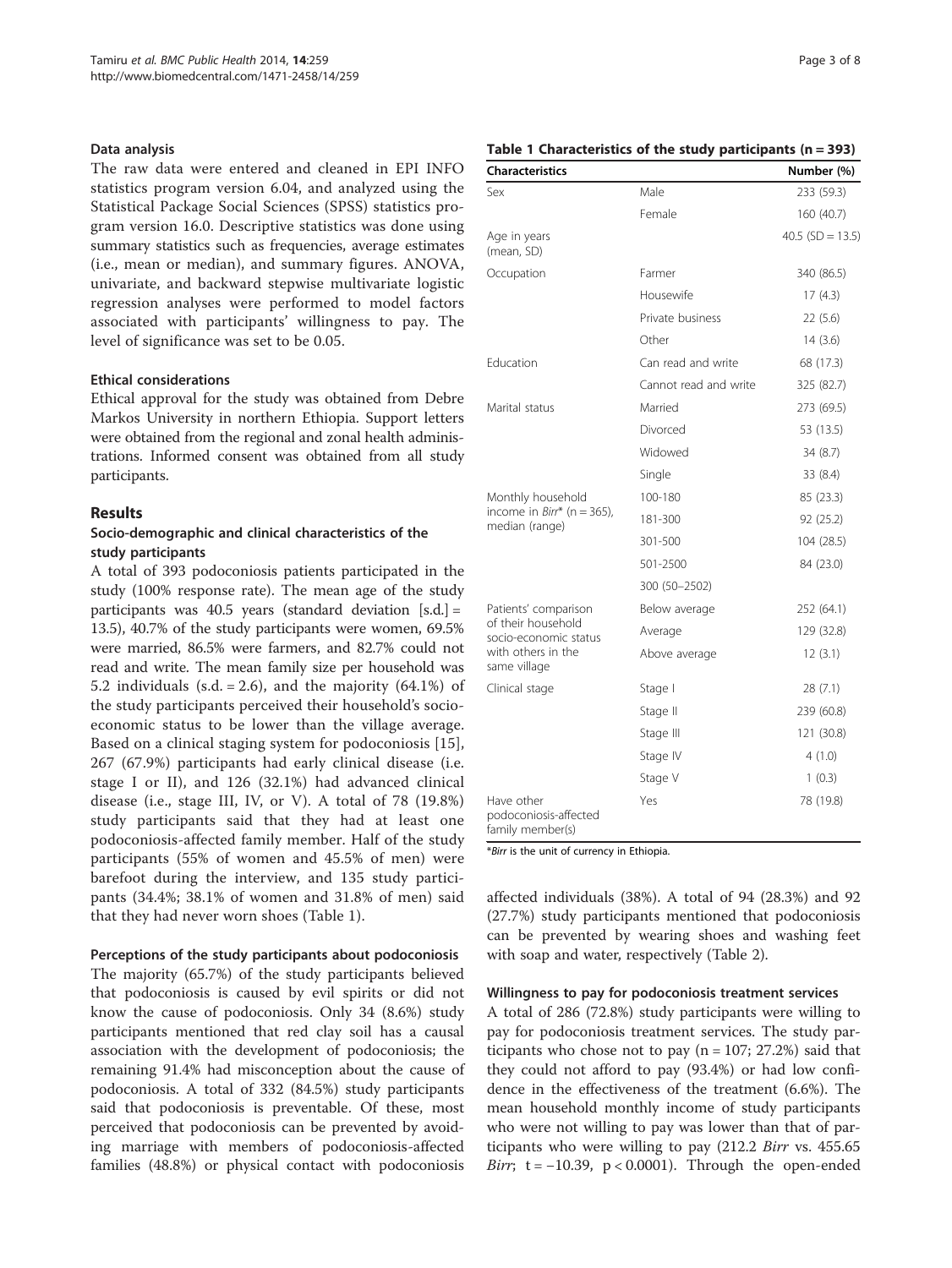<span id="page-3-0"></span>Table 2 Perceptions and experiences about podoconiosis prevention

| Question                                                | Response                                                          | Number (%) |
|---------------------------------------------------------|-------------------------------------------------------------------|------------|
| What is the cause of                                    | Evil Spirit                                                       | 178 (45.3) |
| podoconiosis?                                           | Insect                                                            | 15(3.8)    |
|                                                         | Soil/mud                                                          | 34 (8.6)   |
|                                                         | Contact with dirty water                                          | 6(1.5)     |
|                                                         | Do not know                                                       | 60 (20.4)  |
| Is podoconiosis preventable?                            | Yes                                                               | 332 (84.5) |
|                                                         | No                                                                | 61 (15.5)  |
| If the response to the above                            | Wearing shoes                                                     | 94 (28.3)  |
| question is 'Yes': How can<br>one prevent podoconiosis? | Washing foot with soap<br>and water                               | 92 (27.7)  |
|                                                         | Avoiding marriage with<br>podoconiosis-affected<br>family members | 162 (48.8) |
|                                                         | Avoiding contact with<br>podoconiosis patients                    | 126 (38.0) |

WTP question, we found that the median amount a person was willing to pay for the treatment services was 64 Birr (US\$ 3.28; range: 0–400 Birr or US\$ 0–20.51) per person per year. The demand for treatment services declined as price increased. This decline was slow between 10 Birr (US\$ 0.51) and 50 Birr (US\$ 2.56) after which it fell quickly. For example, 59% of the study participants had a WTP of at least 50 Birr (US\$ 2.56), whereas only 31.1% had a WTP of at least 100 Birr (US\$ 5.13) (Figure 1). Over half of the individuals were willing to pay for other affected family members (Table [3](#page-4-0)).

Among the study participants who agreed to pay  $(n =$ 286), some agreed to pay the full amount  $(n = 44; 15.4\%),$ three-fourths the amount  $(n = 14; 4.9\%)$ , or half the amount ( $n = 47$ ; 16.4%) of the current IOCC average treatment cost of 330 Birr (US\$ 16.92) per person per year. The cumulative proportions showed that 44 (15.4%), 58 (20.3%), and 105 (36.7%) study participants were willing to

pay 100%, at least 75%, and at least 50% of the average treatment cost of IOCC. When asked how much they would be willing to pay for shoes if other treatment supplies were free, some study participants were willing to pay the full amount  $(n = 88; 30.8%)$ , three-fourths the amount  $(n = 24; 8.4%)$  or half the amount  $(n = 106; 37.1%)$ of the current IOCC shoe production cost of 250 Birr (US\$ 12.82) for one person. The cumulative proportions showed that 88 (30.8%), 112 (39.2%), and 218 (76.2%) study participants were willing to pay 100%, at least 75%, and at least 50% of the shoe production cost if other treatment services are provided for free (Table [3\)](#page-4-0).

# Factors associated with willingness to pay for podoconiosis treatment services

Study participants who perceived their households to be poorer than the village average were willing to pay about half as much as those who considered their socioeconomic position average or better (ANOVA  $F = 36.5$ ,  $p < 0.0001$ ) (Figure [2\)](#page-4-0). The multivariate analysis showed that being a woman, older age, having knowledge that podoconiosis can be prevented by wearing shoes, possession of a functional radio, higher income, recent history of paying for treatment services for other conditions, and production of wheat were associated with increased WTP for podoconiosis treatment services (Table [4](#page-5-0)). There was no statistically significant difference in WTP between patients with early and advanced clinical disease stages.

# **Discussion**

In this first study to assess WTP for podoconiosis treatment services, we found that the majority (72.8%) of the study participants in Baso Liben woreda were willing to pay. The proportion of individuals willing to pay for podoconiosis treatment was greater than the proportion of individuals willing to pay for injectable contraceptives in Tigray, northern Ethiopia (68%) [\[16\]](#page-7-0), but lower than the proportion willing to pay for insecticide-treated bed

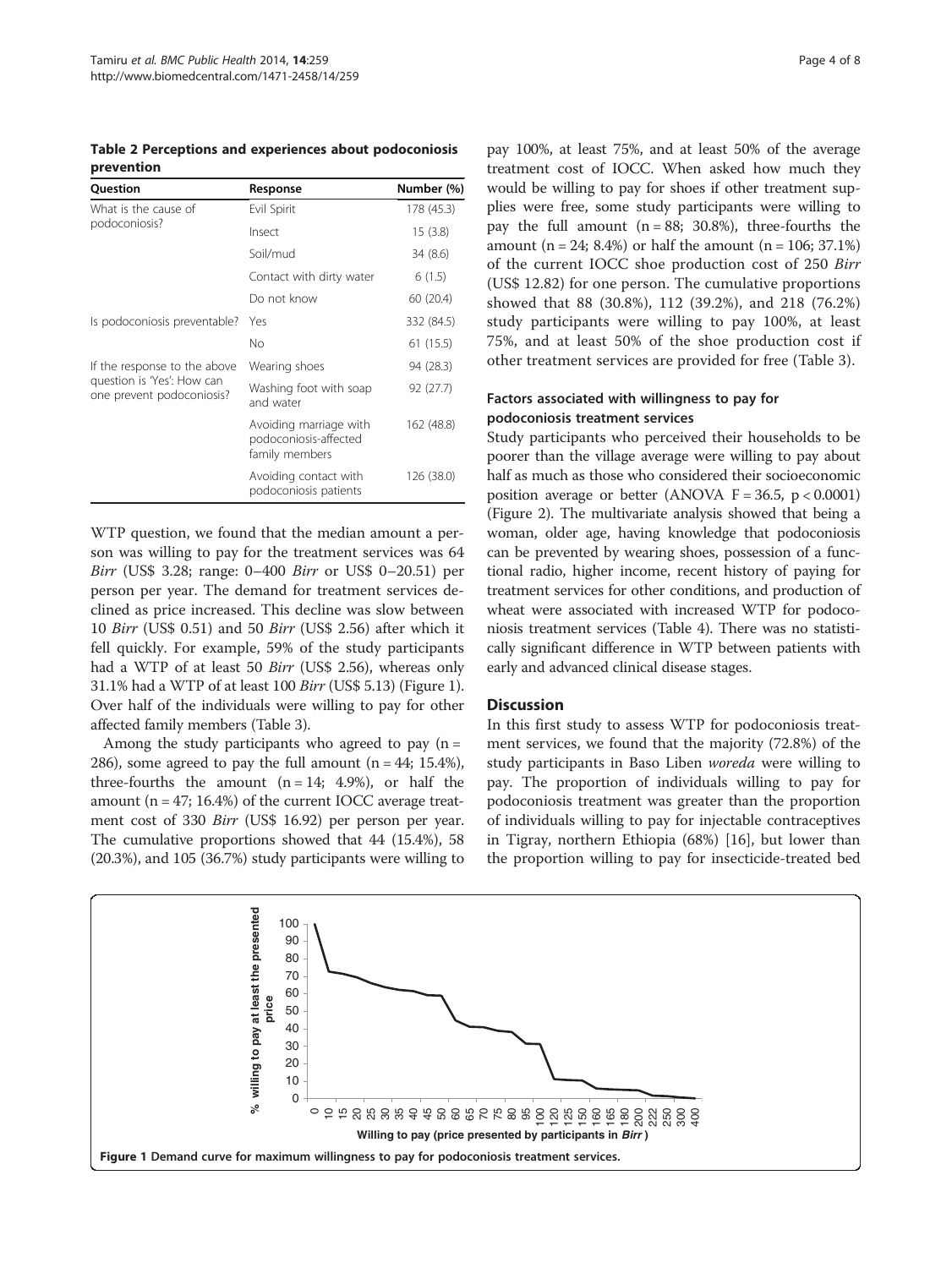<span id="page-4-0"></span>

|  |  |  |  |  |  | Table 3 Willingness to pay for podoconiosis treatment services |
|--|--|--|--|--|--|----------------------------------------------------------------|
|--|--|--|--|--|--|----------------------------------------------------------------|

| Willingness to pay characteristics                                                   |                                           | Number (%) | Cumulative number (%) |
|--------------------------------------------------------------------------------------|-------------------------------------------|------------|-----------------------|
| Willing to pay for podoconiosis treatment services ( $n = 393$ )?                    | Yes                                       | 286 (72.8) | <b>NA</b>             |
|                                                                                      | <b>No</b>                                 | 107(27.2)  | N.                    |
| Of those that agreed to pay ( $n = 286$ ), individuals willing to pay the following: | Full cost (330 Birr*)                     | 44 (15.4)  | 44 (15.4)             |
|                                                                                      | 3/4 <sup>th</sup> of full cost (248 Birr) | 14(4.9)    | 58 (20.3)             |
|                                                                                      | 1/2 of full cost (165 Birr)               | 47 (16.4)  | 105 (36.7)            |
| Willing to pay for shoes if they get treatment supply free $(n = 286)$               | Full cost (250 Birr)                      | 88 (30.8)  | 88 (30.8)             |
|                                                                                      | 3/4 <sup>th</sup> of full cost (188 Birr) | 24(8.4)    | 112 (39.2)            |
|                                                                                      | 1/2 of full cost (125 Birr)               | 106(37.1)  | 218 (76.3)            |
| Would you be willing to pay for other family members ( $n = 393$ )?                  | Yes                                       | 218 (55.5) | <b>NA</b>             |
|                                                                                      | <b>No</b>                                 | 175 (44.5) | <b>NA</b>             |

\*Birr is the unit of currency in Ethiopia.

 $NA = not$  applicable.

nets in Arbaminch, southern Ethiopia (86%) [\[17](#page-7-0)], and lipid-based nutrient supplements for young children in four urban sites of Ethiopia (96%) [\[18\]](#page-7-0). These differences may be due to differences in socio-economic and demographic characteristics of the study populations. Individuals may also perceive malaria and malnutrition more severe with fatal consequences as compared to podoconiosis which is disfiguring, physically disabling, and psychologically and economically traumatizing but not fatal [[6\]](#page-6-0). Despite these differences, the WTP for podoconiosis reported in this study is considerably high given the fact that podoconiosis is a neglected tropical disease that affects the poor, and the minimal level of awareness and wide misconceptions about podoconiosis in our study sample (91.4%) and in a wider study population in northern Ethiopia [\[19,20\]](#page-7-0).

The proportion of respondents willing to pay the full price doubled from 15.4% to 36.7% when the fee requested dropped by half. Furthermore, the proportion of respondents willing to pay doubled from 36.7% that were willing to pay at least half IOCC's cost of full treatment package to 76.2% that were willing to pay at least half IOCC's cost of shoes when other treatment services were given for free. The non-shoe component of podoconiosis treatment accounts 24% (80 Birr) of IOCC's total treatment cost. Although full cost recovery or full user fee programs would not be feasible, we have found that incentives such as free service provision, however small, influence podoconiosis patients' WTP for treatment and utilization of the overall treatment package may be increased. This indicates that partial cost recovery programs could be introduced to increase coverage of treatment services and to make the integration of podoconiosis service in the government health system of Ethiopia more feasible.

Whether an individual was willing to pay for podoconiosis was strongly associated with the financial status of the household. Furthermore, individuals who were not willing to pay were members of households with half as much monthly income as compared to those that were willing to pay. Previous studies have shown that financial limitation was the primary barrier against consistent use of footwear among podoconiosis patients [\[7,8](#page-6-0)]. The study participants in our study appeared to have lower

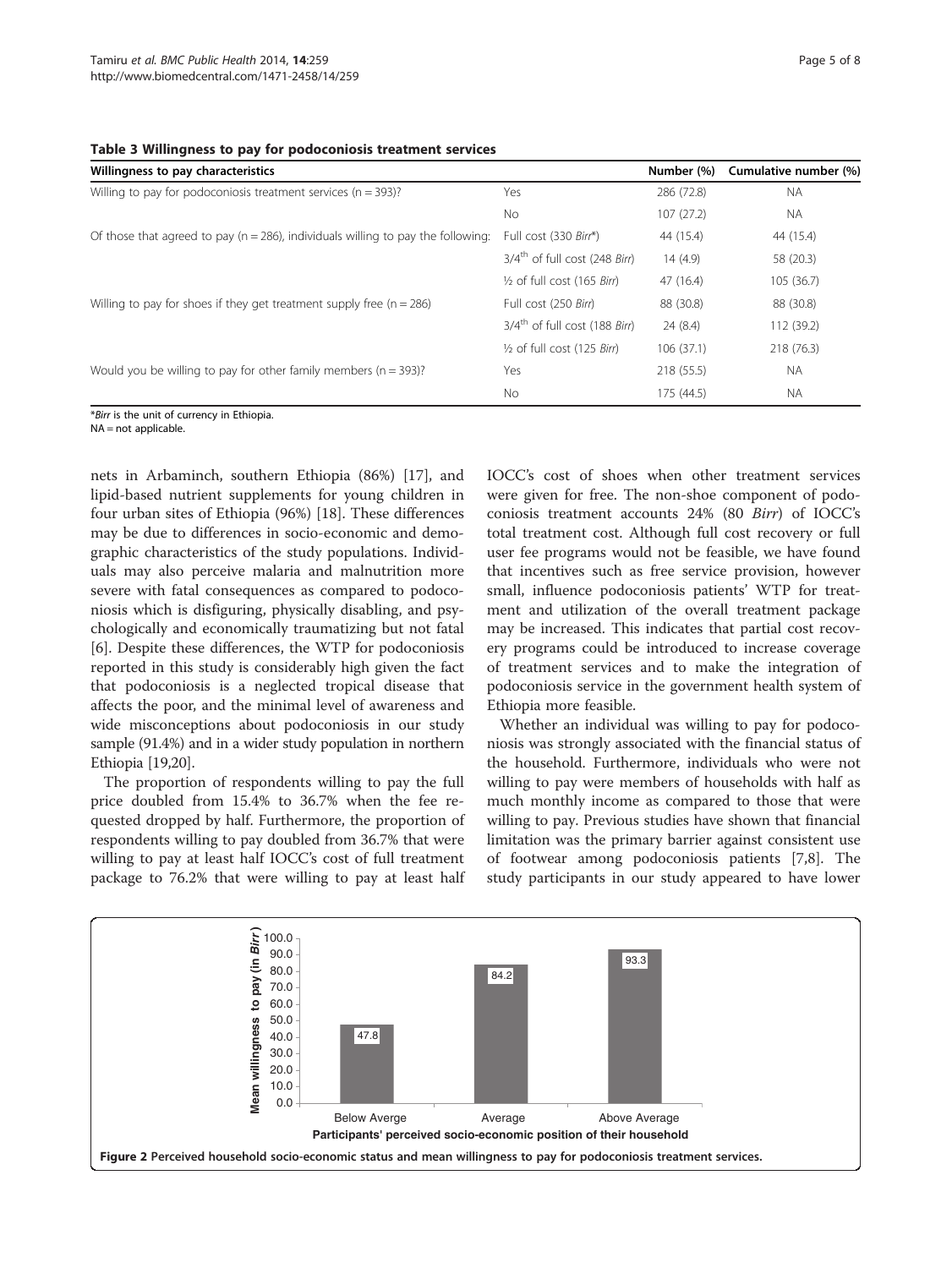<span id="page-5-0"></span>

| Table 4 Factors associated with willingness to pay for podoconiosis treatment services |  |  |
|----------------------------------------------------------------------------------------|--|--|
|----------------------------------------------------------------------------------------|--|--|

| Variable                                                   |           | Willing to pay |    | Crude OR              | Adjusted OR*            |  |
|------------------------------------------------------------|-----------|----------------|----|-----------------------|-------------------------|--|
|                                                            |           | Yes            | No | (95% CI)              | (95% CI)                |  |
| Sex                                                        | Male      | 175            | 58 | 1.33 (0.85,2.08)      | 0.43 (0.19,0.96)¥       |  |
|                                                            | Female    | 111            | 59 |                       |                         |  |
| Educated                                                   | No        | 236            | 89 | 0.96 (0.53,1.72)      | $0.44$ $(0.23, 0.56)$   |  |
|                                                            | Yes       | 50             | 18 |                       |                         |  |
| Age in years                                               | 18-30     | 85             | 31 | 0.69(0.35, 1.34)      | $0.36$ $(0.13, 0.51)$ ¥ |  |
|                                                            | $31 - 38$ | 56             | 26 | 0.54(0.27,1.09)       | $0.21$ $(0.07, 0.64)$ ¥ |  |
|                                                            | 39-50     | 77             | 33 | 0.58(0.29, 1.14)      | 0.36 (0.16,0.71)¥       |  |
|                                                            | 51-80     | 68             | 17 |                       |                         |  |
| Monthly income in Birr                                     | 100-180   | 37             | 48 | 0.05(0.02,0.13)       | $0.16$ (0.05,0.50)¥     |  |
|                                                            | 181-300   | 57             | 35 | 0.10(0.04, 0.28)      | $0.42$ $(0.13, 0.74)$ ¥ |  |
|                                                            | 301-500   | 97             | 7  | $0.88$ $(0.27, 2.87)$ | 0.79 (0.63,0.92)¥       |  |
|                                                            | 501-2500  | 79             | 5  |                       |                         |  |
| Believed that podoconiosis is preventable by wearing shoes | Yes       | 249            | 83 | 1.95 (1.16,3.44)      | 4.08 (3.45,5.54)¥       |  |
|                                                            | No        | 37             | 24 |                       |                         |  |
| Paid for treatment during the past month                   | Yes       | 59             | 14 | 1.27 (0.92,3.24)      | 3.45 (1.27,9.34)¥       |  |
|                                                            | No        | 227            | 93 |                       |                         |  |
| Family possessed a functional radio                        | Yes       | 97             | 12 | 4.06 (2.12,7.77)      | 4.87 (1.89,12.55)¥      |  |
|                                                            | No        | 189            | 95 |                       |                         |  |
| Family harvested wheat                                     | Yes       | 231            | 54 | 4.12 (2.55,6.66)      | 3.79 (1.77,8.11)¥       |  |
|                                                            | No        | 55             | 55 |                       |                         |  |
| Wearing shoes during the interview                         | Yes       | 204            | 54 | 2.44 (1.55,3.85)      | 2.44 (1.22,4.9)¥        |  |
|                                                            | No        | 82             | 53 |                       |                         |  |

 $OR = odds$  ratio,  $CI = confidence$  interval,  $Ref = reference$ .

\*Adjustment was made for: sex, education, age, monthly income, belief on preventability of podoconiosis, previous history of paying for treatment service, possession of goat, radio, and donkey, wheat harvesting, wearing shoes during interview.

¥P-value is <0.05.

socioeconomic status because the majority of the respondents (64.1%) perceived that they were poorer than the village average, and half of the study participants were barefoot during the interview. Moreover, approximately twenty percent of the study participants reported at least one additional podoconiosis-affected household member, which can lower the economic productivity of households due to the morbidity from acute adenolymphangitis (ALA: hot, tender, painful symptoms in the lower legs) experienced by affected individuals as reported by previous studies in northern Ethiopia [[19,20\]](#page-7-0).

Several factors influenced WTP of podoconiosis patients. Factors that were associated with increased WTP can be generalized under four categories: (i) higher socio-economic status; (ii) older age, (iii) female sex, and (iv) more awareness about podoconiosis and modern health care. First, the positive association between higher socio-economic status and WTP in our study is supported by several other studies, showing that people's WTP behavior parallels their ability to pay [\[21\]](#page-7-0). Similar findings have been reported in previous studies conducted in

Ethiopia on WTP for injectable contraceptives [[16](#page-7-0)] and insecticide-treated bed nets [\[17](#page-7-0)]. Second, older podoconiosis patients had greater WTP. This may be because the onset of podoconiosis is usually in the third decade of life and the disease advances with age urging patients to seek health care due to multiple episodes of ALA, limitations of physical activity, morbidity, and pain [[19,20,22-24](#page-7-0)]. In addition, a study in southern Ethiopia has shown that because of financial resource barriers in the household, shoes (the main components of podoconiosis treatment and prevention) are often purchased for older household members first rather than for children [[25](#page-7-0)]. Third, our finding of WTP by more women as compared to men may be because more women experience ALA including more frequent episodes and more bed days per episode [[23\]](#page-7-0). In the present study, more women than men were barefoot during the interview (55% vs. 45.5%) and more women had never worn shoes (38.1% vs. 31.8%) consistent with previous studies showing that women possessed fewer means to prevent podoconiosis compared to men [[6,](#page-6-0)[14\]](#page-7-0), resulting in a higher demand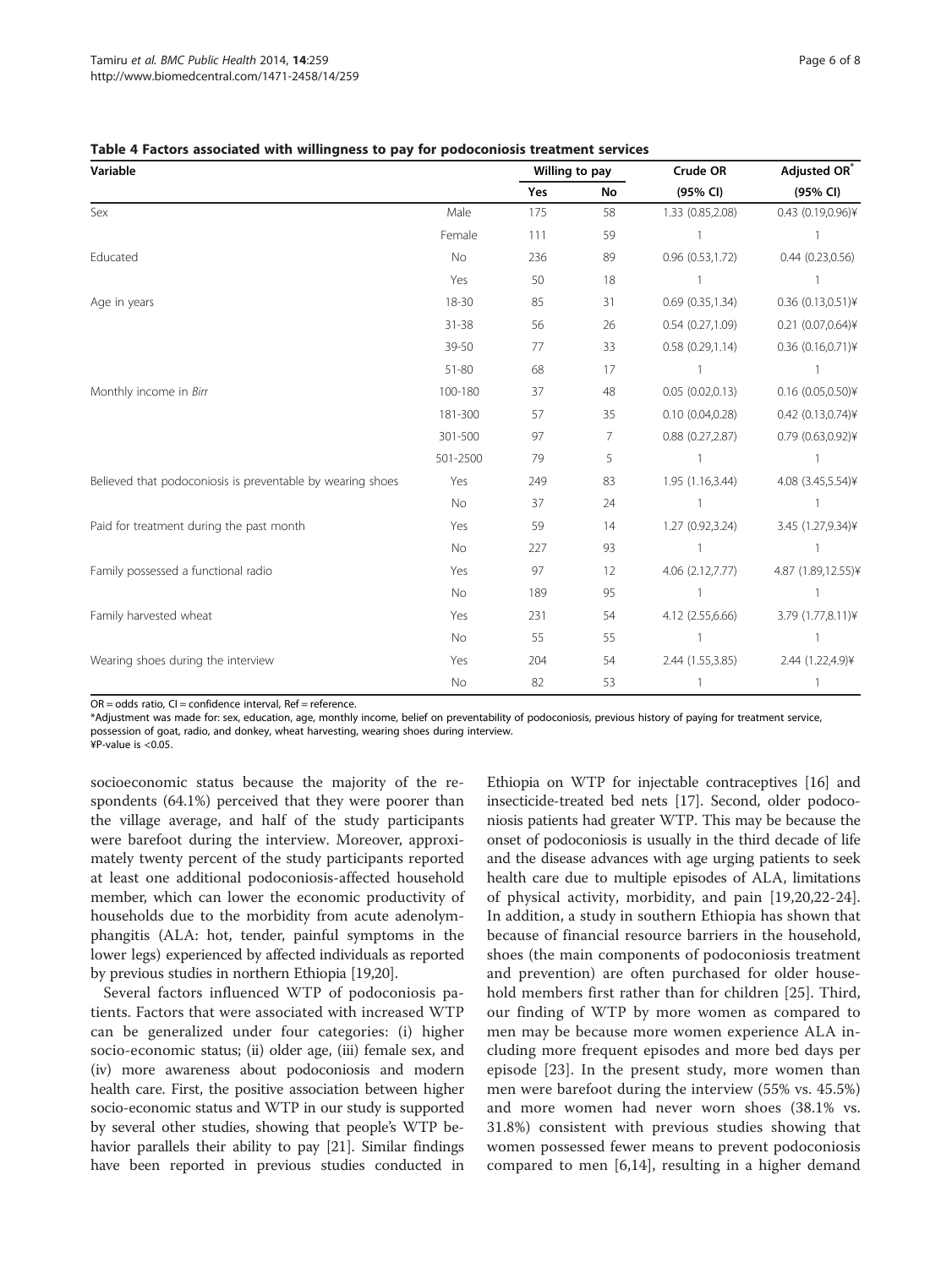<span id="page-6-0"></span>for treatment service. Moreover, stigmatization and poor marriage prospects for podoconiosis affected women [5,8] may be additional social factors that motivate women to be willing to pay more for treatment than men. Fourth, factors such as the possession of a functional radio and previous experience of treatment seeking for other illnesses could enhance awareness about modern health care and this has also been found to be associated with increased odds of WTP for insecticide-treated bed nets [[17\]](#page-7-0).

The study participants' median WTP based on the open-ended question was approximately twenty percent of IOCC's total treatment cost and a quarter of IOCC's shoe production cost. The WTP amount declined only slightly until after the total cost was 15% of IOCC's total treatment cost. These findings show new opportunities to introduce cost-recovery strategies in podoconiosis treatment programs. The price that is both affordable by most podoconiosis-affected households and optimal for cost-recovery should be assessed in program planning.

We acknowledge that there are some limitations to this study. The sample was selected from the treatment program waiting list which may have biased results. For example study participants prior knowledge of IOCC's highly subsidized podoconiosis treatment program services may have made them less willing to pay which would have underestimated the WTP amount. An additional limitation could be related to the representativeness of the results. WTP could vary by regional cultures and seasonally, so more research is needed to explore WTP which could be used in the national NTD programming and policy planning. The findings of this study needs to be validated using qualitative study methods, in socioculturally and economically diverse areas in Ethiopia, and at different seasons of the year because individuals' WTP varies with season as the majority of the study participants are farmers. Moreover, we have not assessed the test-retest reliability of the CVM due to resource and time constraints.

This study can serve as a foundation for future studies to set a price threshold for podoconiosis treatment services in both governmental and non-governmental facilities. For podoconiosis affected households that are not able to afford and not willing to pay, selective fee waiver certification could be introduced. A fee-waiver and exemption system is currently institutionalized in Ethiopia's government health service institutions for essential health care services [[26\]](#page-7-0), and this can be adapted for podoconiosis treatment.

# **Conclusions**

This study showed a significant potential for introducing a cost-recovery system that could increase podoconiosis treatment service utilization and reduce the backlog of patients in the waiting list of IOCC due to inadequacy of resources. In Ethiopia, less than four percent of estimated podoconiosis patients have access to treatment [[11](#page-7-0)]. Therefore, the promotion of self-financing could enhance the sustainability of treatment in podoconiosis programs or integrated initiatives such as morbidity management with filarial lymphedema. A subsidized costrecovery scheme could reduced treatment costs and more feasibly integrate podoconiosis treatment services with other NTDs and the government's primary health care system.

#### Abbreviations

ALA: adenolymphangitis; CVM: Contingent valuation method; IOCC: International Orthodox Christian Charities; NTD: Neglected tropical disease; OR: Odds ratio; s.d.: Standard deviation; WTP: Willingness to pay.

#### Competing interests

The authors declare that they have no competing interests.

#### Authors' contributions

FTA conceived the study. AT, FTA, MG, ST, and MW designed the study. AT supervised the fieldwork. AT, GT, and FTA analyzed the study. AT and FTA drafted the manuscript, and all authors interpreted the findings, and critically reviewed the manuscript for substantial intellectual content. All authors approved the final version of the manuscript.

#### Acknowledgements

We thank the staff of the International Orthodox Christian Charities Podoconiosis Project in Ethiopia for coordinating the study and Professor Gail Davey for the financial support of the fieldwork through the Welcome Trust grant (grant number 095956).

#### Author details

<sup>1</sup>School of Public Health, College of Medicine and Health Sciences, Debre Markos University, P.O. Box 269, Debre Markos, Ethiopia. <sup>2</sup>GAMBY Medical Sciences College, P.O. Box 209, Bahir Dar, Ethiopia. <sup>3</sup>Institute of Tropical Medicine, Antwerp, Belgium. <sup>4</sup>Center for Research on Genomics and Global Health, National Human Genome Research Institute, National Institutes of Health, 20892 Bethesda, MD, USA.

#### Received: 26 December 2013 Accepted: 11 March 2014 Published: 19 March 2014

#### References

- 1. Price E: Podoconiosis: Non-Filarial Elephantiasis. Oxford: Oxford Medical; 1990.
- 2. Price EW: A possible genetic factor in non-filarial elephantiasis of the lower legs. Ethiop Med J 1972, 10(3):87-93.
- 3. Davey G, Gebrehanna E, Adeyemo A, Rotimi C, Newport M, Desta K: Podoconiosis: a tropical model for gene-environment interactions? Trans R Soc Trop Med Hyg 2007, 101(1):91–96.
- Tekola Ayele F, Adeyemo A, Finan C, Hailu E, Sinnott P, Burlinson ND, Aseffa A, Rotimi CN, Newport MJ, Davey G: HLA class II locus and susceptibility to podoconiosis. N Engl J Med 2012, 366(13):1200–1208.
- 5. Wanji S, Tendongfor N, Esum M, Che JN, Mand S, Tanga Mbi C, Enyong P, Hoerauf A: Elephantiasis of non-filarial origin (podoconiosis) in the highlands of north-western Cameroon. Ann Trop Med Parasitol 2008, 102(6):529–540.
- 6. Davey G, Tekola F, Newport MJ: Podoconiosis: non-infectious geochemical elephantiasis. Trans R Soc Trop Med Hyg 2007, 101(12):1175–1180.
- 7. Tekola F, Mariam DH, Davey G: Economic costs of endemic non-filarial elephantiasis in Wolaita Zone, Ethiopia. Trop Med Int Health 2006, 11(7):1136–1144.
- 8. Yakob B, Deribe K, Davey G: High levels of misconceptions and stigma in a community highly endemic for podoconiosis in southern Ethiopia. Trans R Soc Trop Med Hyg 2008, 102(5):439–444.
- 9. Tekola F, Bull S, Farsides B, Newport MJ, Adeyemo A, Rotimi CN, Davey G: Impact of social stigma on the process of obtaining informed consent